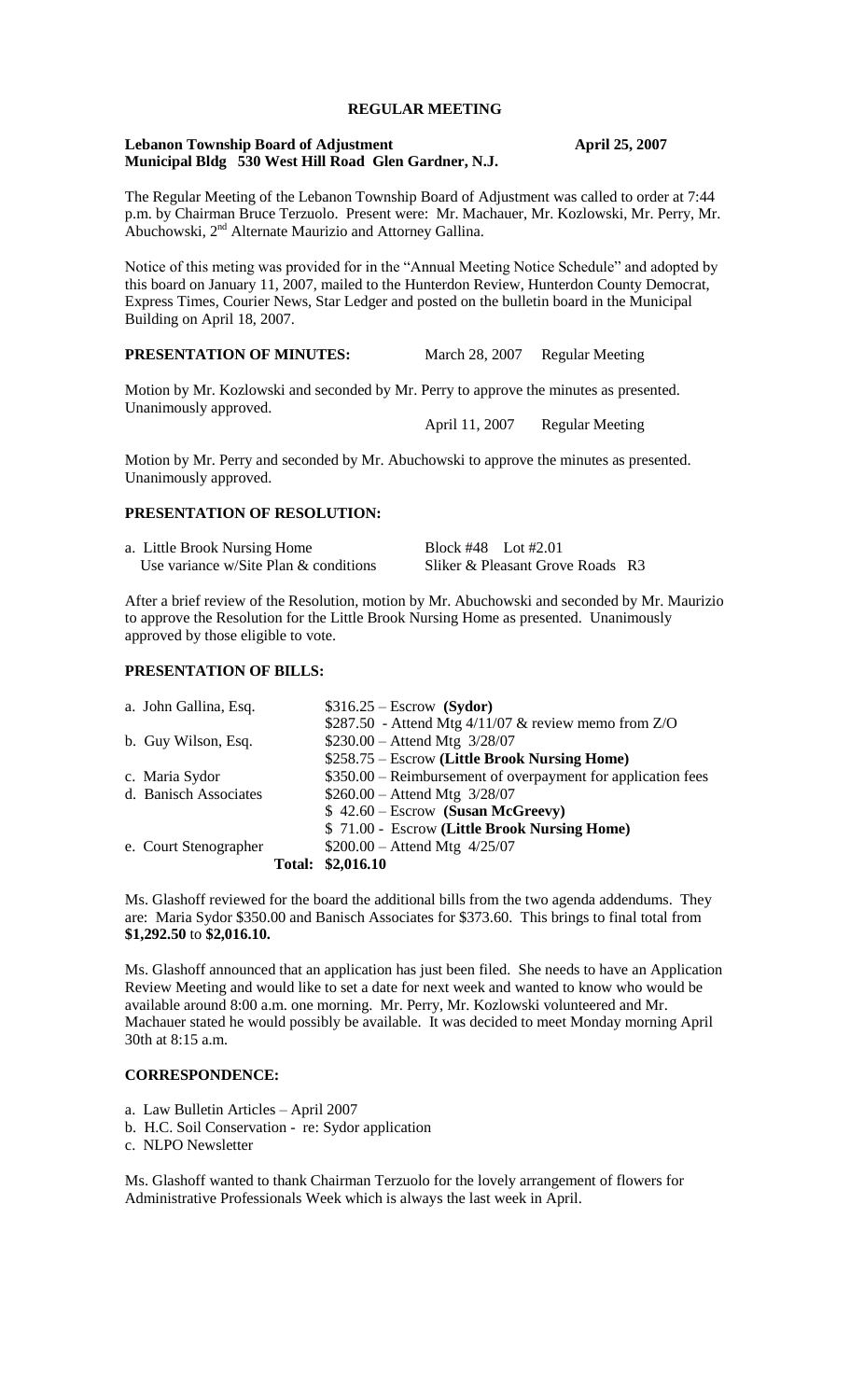#### **Lebanon Township Board of Adjustment April 25, 2007 Page 2**

**NEW BUSINESS:**

361 Vernoy Road Vernoy Road I5 Califon, N.J. 07830

# **(Ltr from Atty Gallina)**

Maria & Stefan Sydor Block #41 Lot #2.05

**PUBLIC HEARING** Bulk Variances – Front yard (Porch) Height (Garage)

Chairman Terzuolo had the applicants sworn in. Attorney Gallina announced that all the notices are in order and the board can proceed with the public hearing. The following items were marked into evidence: **A1**-Zoning Denial, **A2-**Taxes Paid, **A3**-Certified List of Property Owners-Leb. Twp., **A4**-Certified List of Property Owners-Tewksbury Twp, **A5**-Certified List of Property Owners-Washington Twp., **A6**-Notice to Property Owners, **A7-**POD Slips, **A8**-Notice in Newspaper, **A9**-Affidavit of Proof of Service. Ms. Sydor made a presentation to the board.

During the presentation the following items were marked into evidence: **A10**-Photos (11 pages with a total of 19 pictures), **A11-**Drawing of proposed Garage/Barn 24'x36', **A12-**Architectural drawing of proposed porch, **A13**-Photograph showing location of Garage/Barn, **A14**-Property survey prepared by Allen Nichols Land Surveyor dated March 12, 2007.

Ms. Sydor stated the property is a 6.0612+ acre flag lot in the Industrial Zone (**I5**). The applicant is asking for 5' for the porch even though they may only need 1'5". The reason for the increase in the size of the porch is for storing wood for their 3 fireplaces during the winter. The proposed Garage/Barn is 24' x 36' with a height of 24'. Ms. Sydor stated she was unclear as to why they do not need a variance for the front & side yard setbacks for the garage. The applicant originally applied for setback variances for the accessory structure using the setback requirements for a flag lot which is 100'. Attorney Gallina explained the requirements on a flag lot for a principal structure is 100' but for an accessory structure for residential under the R5 requirements it is as follows: setback requirements are 50' front  $\&$  rear and no less than 20' one side with a total of 50' using both sides. Ms. Sydor noted the ordinance in the I5 zone states 20' height for accessory structures and she has now been informed that it is 15' in height for accessory structure. Attorney Gallina stated that was correct. The variance now is for an additional 9 feet instead of 4'. Ms. Sydor stated that they would like to put a cupola on the building which would be an additional 4' for the height.

Ms. Sydor noted that she received a letter from Hunterdon County Soil Conservation informing her that since she would be under the 5,000 square foot requirement, certification would not be required. At the conclusion of the testimony, Chairman Terzuolo asked if the board had questions of the applicant. The board informed the applicant to be aware of the limits of land disturbance regarding the garage project. At the conclusion of the board's questions, Chairman Terzuolo opened the hearing to the public for questions. There were none. The Chairman then opened the hearing to the public for comments and statements. There were none. Chairman Terzuolo asked Ms. Sydor to give her summation at this time.

Chairman Terzuolo announced that the evidence taking portion of the hearing is now closed. The board deliberated at this time. Chairman Terzuolo reviewed for the board the letter from Attorney Gallina. The board commented that the presentation made by Ms. Sydor was very good. The variances requested are reasonable. The property is secluded and the porch and the garage/barn will not be a detriment to the neighboring properties. The board feels that the deviations from the zoning ordinance would substantially outweigh any detriments to the public good. Motion by Mr. Kozlowski and seconded by Mr. Maurizio to grant the bulk variance for relief for the proposed front porch and the height of the garage/barn with the following conditions: